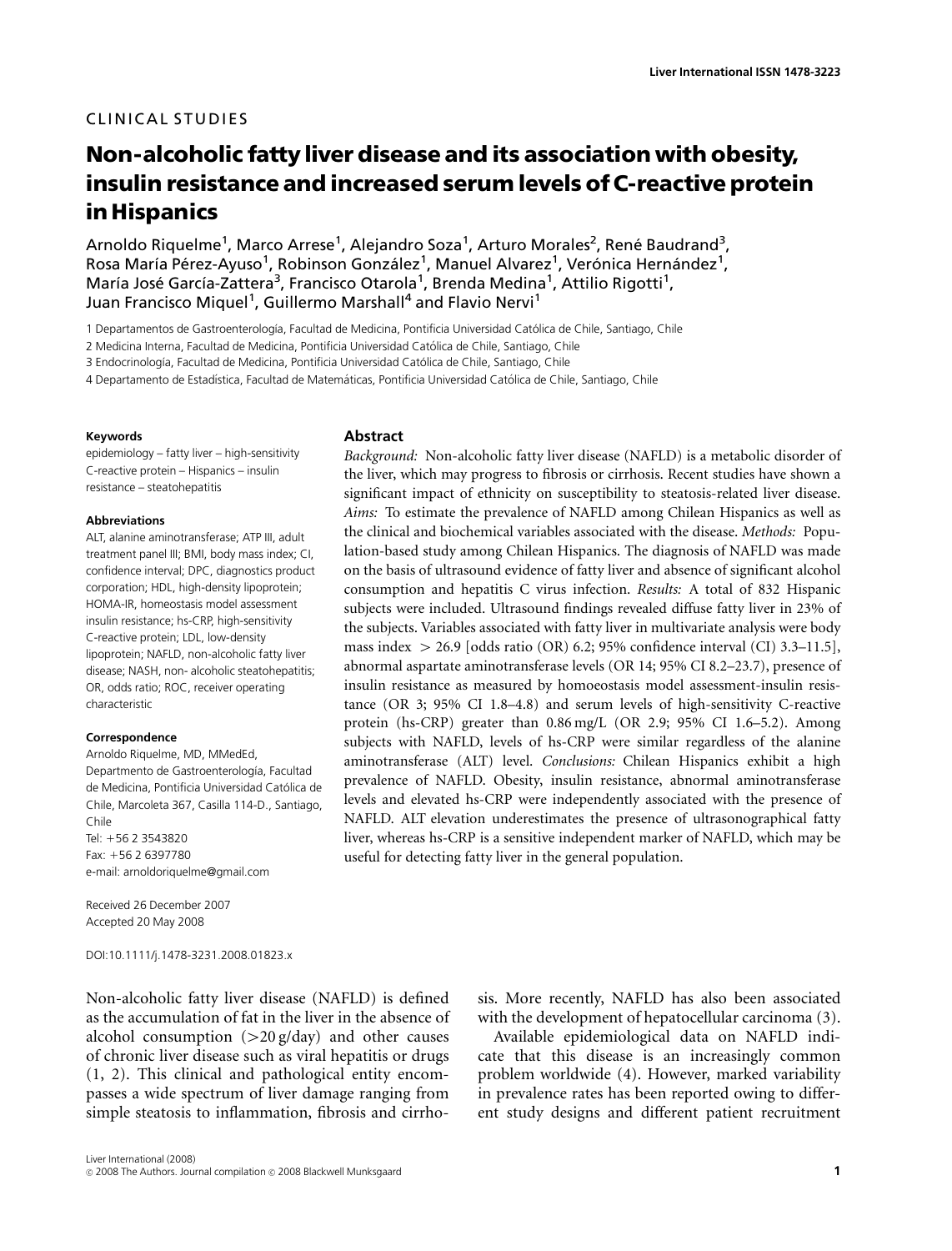criteria (4, 5). Interestingly, recent reports showed important racial and gender variations in NAFLD, where Hispanics showed the highest prevalence of fatty liver or elevated aminotransferase levels compared with Caucasian and African Americans in the United States (6–8). This may reflect different genetic susceptibility to the metabolic syndrome.

Approximately 20–40% of patients with NAFLD have histological evidence of fibrosis, necrosis and inflammation (9, 10). These alterations define a more advanced form of NAFLD called non-alcoholic steatohepatitis (NASH), which is now considered the first cause of cryptogenic cirrhosis (11). Liver function tests, particularly serum aminotransferases, are often used as screening tests in asymptomatic patients. However, there is ample evidence that these tests lack sensitivity and specificity for liver disease and cirrhosis (12). Approximately 80% of individuals who have hepatic steatosis in the general population have serum levels of alanine aminotransferase (ALT) within the normal range, indicating that ALT is not a sensitive marker of this condition (7, 13). Other studies have linked NAFLD with components of the metabolic syndrome such as obesity, diabetes, hypertension and hyperlipidaemia (14, 15). In particular, advanced stages of NAFLD (i.e. NASH/fibrosis) have been independently associated with the presence of insulin resistance and hypertension (16).

High-sensitivity C-reactive protein (hs-CRP) is an acute-phase reactant and a non-specific marker of low-grade inflammation. It has been associated with conditions related to the metabolic syndrome and arteriosclerosis (17, 18). Serum levels of hs-CRP are usually elevated in obesity, dyslipidaemia and hyperglycaemia, all features of the metabolic syndrome (19). However, the relationship between hs-CRP and NAFLD is not well established (18–21).

The aim of this study was to estimate the prevalence of NAFLD in a Chilean Hispanic population, with a well-characterized and homogeneous genetic background, and to determine which clinical and biochemical variables are associated with this disease.

# Patients and methods

# Study design

This study is part of a large-scale epidemiological project that studied the prevalence and natural history of cholelithiasis, which started in 1993 in the south– eastern urban area of Santiago, Chile (22). A cluster random sampling methodology was used. Households from this area were randomly selected by a computer program, assuring a proportional representation of each neighbourhood and dwelling unit. Individuals

from houses or apartments of each selected block were invited to participate in 1993. Individuals were followed and data and blood samples were re-assessed in the year 2000 from those subjects who agreed to participate in the current study.

Subjects who accepted to participate in this study were interviewed after an informed consent was obtained. Inclusion criteria were: age  $> 18$  years old and Hispanic ethnicity, defined as having four surnames of Spanish origin and four generations living in Chile (20). Subjects with Amerindian ancestry were excluded based on a relatively objective estimation of the aborigine genetic pool present in the Hispanic populations, which was determined by calculating the Amerindian Admixture Index from the ABO blood group distribution, assuming a hybrid population of biparental origin (21, 22). The Amerindian maternal origin was defined by the determination of the mtDNA polymorphisms in a selected sample of 350 unrelated Hispanics. For this purpose, genomic DNA was isolated from each subject (23). The four Amerindian founder haplotypes and sequencing analysis of the hypervariable D-loop region were performed in DNA samples (24–26).

Individuals with alcohol consumption greater than or equal to 20 g of alcohol per day, or positive antibodies to HCV were excluded. Serum hs-CRP values  $> 10$  mg/L were excluded under the assumption that they may represent a concomitant acute inflammatory illness (23). This study was approved by the Institutional Review Board for Human Studies of the Pontificia Universidad Catolica de Chile and all ´ participants gave their informed consent.

# Study measurements

One-time evaluation included a personal interview and filling of a precoded questionnaire. Individual anthropometric measurements were recorded. Blood samples were obtained for biochemical tests, and a physician performed an abdominal ultrasound on each subject.

### Interview

The screening protocol included a precoded questionnaire with socioeconomic data, medical history including previously known diagnosis of hypertension and diabetes, a detailed history of current alcohol consumption with an estimation of daily intake in grams per day and concomitant medication use.

# Anthropometric measurements

Anthropometric measurements were performed by the interviewer, including weight, height, body mass index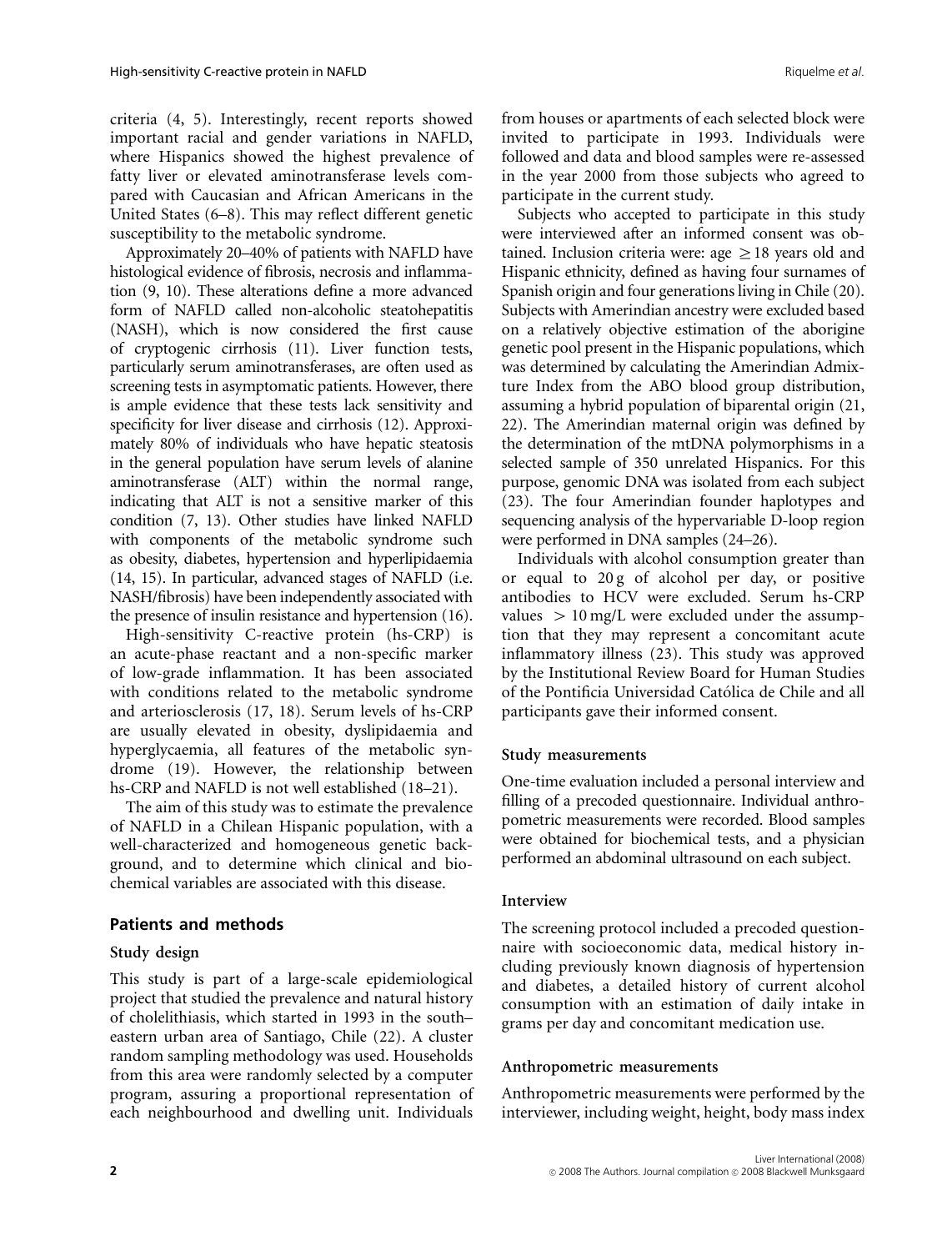(BMI) and waist-to-hip circumference. Obesity was defined as a BMI $\geq$ 30 kg/m<sup>2</sup>.

### Biochemical tests

Blood samples for each individual were obtained. Serum fasting glucose, serum ALT and serum lipid profile measurements were performed in an automatized Roche<sup>®</sup> Hitachi Modular chemistry analyzer (Hitachi, Tokyo, Japan). Hepatitis C virus (HCV) antibodies were detected by a third-generation immunoassay test, using the microparticle enzyme immunoassay technique on the Abbott AxSYM® (Abbott Park, IL, USA). Insulin serum level was measured with the Immulite 2000 equipment with DPC reactive (Diagnostics Product Corporation, Los Angeles, CA, USA). Insulin resistance was determined by the homoeostasis model assessmentinsulin resistance (HOMA-IR) method, which has a strong correlation with the clamp method to determine total glucose disposal and to assess insulin sensitivity (24). HOMA-IR was calculated according to the formula: insulin ( $\mu$ U/ml)  $\times$  fasting plasma glucose (mmol/L)/ 22.5 (25). Insulin resistance was defined in Chile by Acosta et al. (27) according to the WHO criteria.  $HOMA-IR > 2.6$  is considered to indicate insulin resistance in non-diabetic subjects in Chile. Metabolic syndrome, defined according to ATP-III criteria, was established when three or more of the following abnormalities were fulfilled: waist circumference  $> 102$  cm in men and 88 cm in women; serum triglycerides level  $\geq$  150 mg/dl (1.69 mmol/L); HDL cholesterol concentration  $\langle 40 \text{ mg/dl} (1.04 \text{ mmol/L})$  in men and  $\langle 50 \text{ mg/dl} \rangle$  $(1.29 \text{ mmol/L})$  in women; blood pressure  $\geq 130/$ 85 mmHg; or serum glucose level  $\geq$  110 mg/dl (6.1 mmol/L) (26). Determination of serum hs-CRP was performed with a latex particle enhanced nephelometric immune assay, in BN ProSpec equipment, Dade Behring $^{(8)}$  (Deerfield, IL, USA). Abnormal aminotransferase levels were defined as  $ALT > 30$  IU/L in men and  $ALT > 19$  IU/L in women (27). Diabetes mellitus was defined using the American Diabetes Association criteria (28). Previously known hypertension was defined as blood pressure equal to or  $>140/90$  mmHg on two different occasions (29), a previously known diagnosis or antihypertensive drugs' use.

### Radiological examinations

Abdominal ultrasounds were performed by two welltrained physicians using a 3.5 MHz linear transducer (Toosbee, Toshiba, Japan). Fatty liver was defined as liver parenchyma with echogenicity higher than the right kidney cortex on two different probe positions,

the presence of vascular blurring and deep attenuation (30). All images were recorded.

## Statistical analysis

Data were age and sex adjusted when appropriate.  $\gamma^2$ test and analysis of covariance were used to compare frequencies and continuous variables respectively. The receiver-operating characteristic (ROC) curve was used to obtain a cut-off value when the area under the curve was larger than 60% (31). Based on ROC curve cut-off values, continuous variables were transformed into discrete ones. Univariate and multivariate analyses were performed. Potential metabolic and biochemical variables associated with fatty liver were examined by comparing the means and proportions of variables among people with or without fatty liver. To study these relationships further, univariate logistic regression analysis was performed. In order to identify independent variables associated with NAFLD, a stepwise procedure for a multivariate logistic regression analysis was carried out, which included variables that appeared significant in univariate analysis. Highly correlated variables were excluded to avoid multicolinearity (i.e. insulin and HOMA-IR).

The  $\chi^2$  trend test was performed to evaluate possible statistical tendencies for the additive value of variables found to be significant in multivariate analysis. Analyses were performed using SAS (SAS Institute Inc., Cary, NC, USA), R and S-PLUS (Insightful Corp, Seattle, WA, USA) softwares. Odds ratio (OR) and 95% confidence intervals (CI) were calculated. Differences were considered significant when  $P$ -values  $< 0.05$ .

# Results

Out of a target population of 1584 middle–low socioeconomic Hispanics, 959 patients agreed to participate in the current study. After exclusion criteria, a total of 832 Hispanic subjects (66.5% females, mean age  $48.7 \pm 13.2$ ) were included in the analysis (Fig. 1). The general characteristics of the sample population study are shown in Table 1. A high prevalence of overweight subjects was found in this study population (mean  $BMI = 28.1 \pm 5$ ) and 23.2% of the population was considered obese. The prevalence of diabetes mellitus was 4.2% in this population. A mean HOMA-IR of  $3.2 \pm 3.2$  was observed in our population. Subjects with NAFLD showed a higher frequency of insulin resistance (HOMA-IR  $> 2.6$ ), with 72.3% compared with subjects without NAFLD (40.5%,  $P$ -value = 0.0001). A HOMA value of 2.16 or higher was the cut-off value associated with NAFLD in this study based on the ROC curve constructed for HOMA and ultrasonographical fatty liver.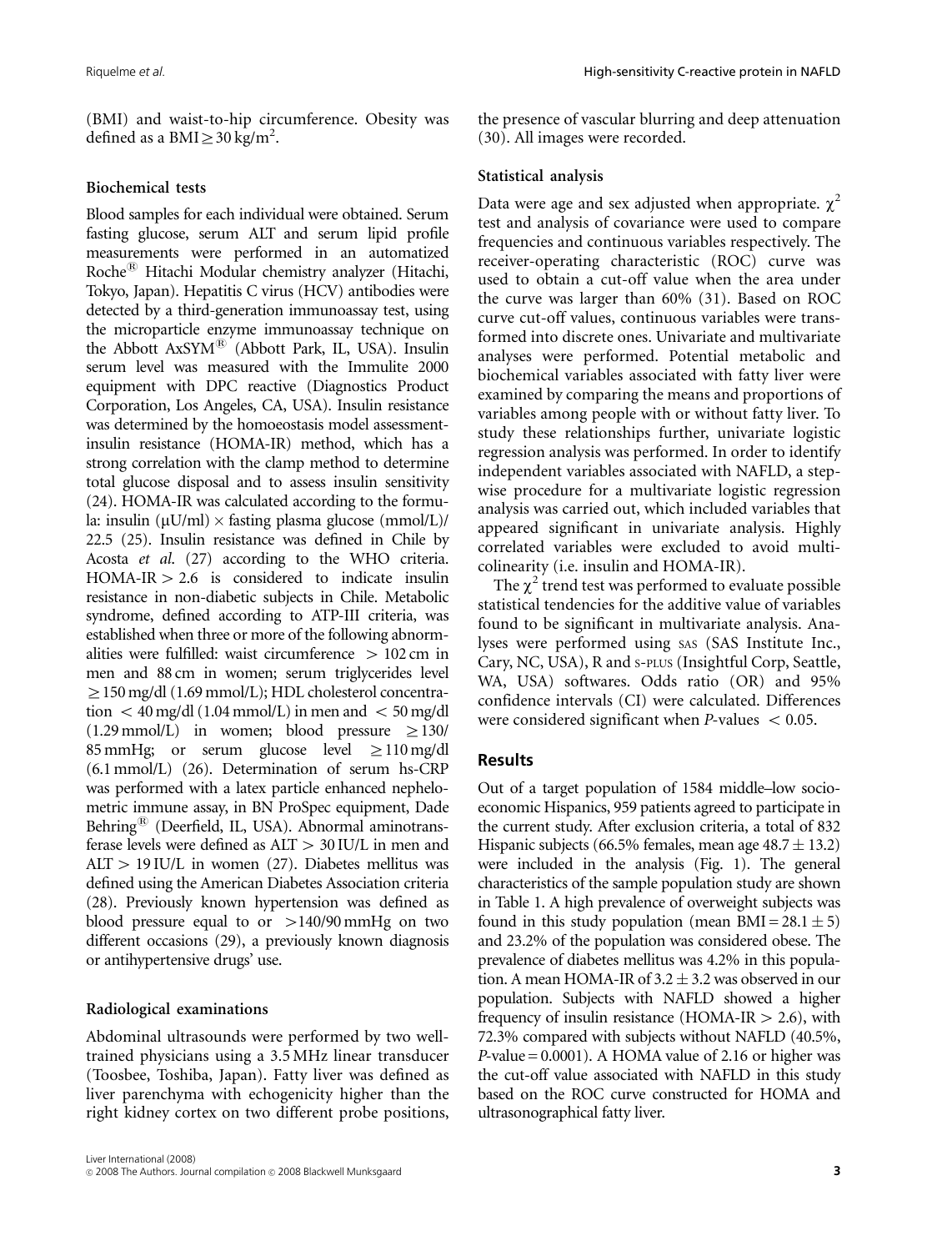

Fig. 1. Study design and flowchart.

#### Prevalence of non-alcoholic fatty liver disease

The prevalence of primary NAFLD, diagnosed by ultrasound, was 23.4%. Women exhibit a higher tendency of NAFLD than men, but no significant statistical gender difference was demonstrated. Individuals with fatty liver disease were older than subjects with normal ultrasound  $(50.2 \pm 11.1 \text{ vs. } 48.3 \pm 13.7 \text{ years}, \text{ respec-}$ tively,  $P < 0.001$ ). The highest prevalence of NAFLD was found in the fifth decade of life in both genders: 36.4% in women and 29% in men respectively.

#### Univariate analysis for fatty liver disease

Variables discretized according to cut-off levels obtained by ROC curves were BMI, ALT levels, HOMA-IR and hs-CRP. The optimal cut-off value for serum hs-CRP assessed by ROC curves was 0.86 mg/L, with a high sensitivity (88.4%) and a low specificity (34.8%). For ALT the optimal cut-off value, assessed by the ROC curve, was 14 IU/L with 100% sensitivity and 79% specificity. The results from univariate analysis of variables associated with fatty liver are shown in Tables 2 and 4.

#### Multivariate analysis

Variables independently associated with NAFLD in multivariate analyses were BMI ( $OR = 6.2$ , 95% CI 3.3–11.5), hs-CRP (OR = 2.9, 95% CI 1.6–5.2), ALT

| Variable                                   | <b>Hispanics</b>        |
|--------------------------------------------|-------------------------|
| Subjects*                                  | 832                     |
| Sex (men/women)†                           | 279 (33.5%)/553 (66.5%) |
| Age (year)†                                | $48.7 \pm 13.2$         |
| Fatty liver*                               | 195 (23.4%)             |
| BMI $(kq/m^2)$ †                           | $28.1 \pm 5$            |
| Waist to hip ratio†                        | $0.3 \pm 1.2$           |
| Abdominal perimeter (cm)†                  | $91.9 \pm 44.3$         |
| Blood pressure $>130/85$ mmHg <sup>+</sup> | 328 (39.4%)             |
| Serum glucose level (mg/dl)†               | $97.7 + 35.6$           |
| Insulin (μU/ml)†                           | $12.8 \pm 9.4$          |
| HOMA-IR†                                   | $3.2 \pm 3.2$           |
| Total cholesterol (mg/dl)†                 | $211.2 + 42.8$          |
| LDL cholesterol (mg/dl)†                   | $133.4 \pm 36.9$        |
| HDL cholesterol (mg/dl)†                   | $49.9 \pm 12.8$         |
| Triglycerides (mg/dl)†                     | $138.2 + 86.6$          |
| hs-CRP (mg/L)†                             | $2.5 \pm 2.4$           |
| Hypertension*,‡                            | 206 (24.8%)             |
| Diabetes mellitus*                         | $67(8.1\%)$             |
| Metabolic syndrome*                        | 213 (25.6%)             |
| ALT (IU/L)+                                | $10.3 \pm 7.1$          |
|                                            |                         |

 $n (%)$ 

+Mean (SD).

‡Patients with known hypertension or subjects with blood pressure  $\geq$  140/90 mmHg on physical examination.

ALT, alanine aminotransferase; BMI, body mass index; HOMA-IR, homoeostasis model assessment-insulin resistance; hs-CRP, high-sensitivity C-reactive protein.

level (OR = 13.95, 95% CI 8.2–23.7) and HOMA-IR (OR = 2.97, 95% CI (1.8–4.8) (Table 3).

The probability of finding hyperechogenic liver in ultrasound increased when variables, identified previously by multivariate analysis, coexisted. The results are shown in Figure 2. Because there were few variables, it was not possible to demonstrate the existence of an exponential or a quadratic tendency with a P (trend)  $< 2.2-16$  and  $\chi^2$  208.98.

# **Discussion**

Non-alcoholic fatty liver disease is increasingly being recognized as one of the most common causes of chronic liver disease worldwide. Thus, epidemiological information, such as that provided by the present study, is needed to design strategies for the prevention and treatment of the conditions. Although the definition of NAFLD is histological, it is impractical to use such a definition in epidemiological studies. Surrogate markers of NAFLD have been used, including abnormal ALT level and imaging studies of the liver (i.e. hyperechogenic liver assessed by ultrasound), leading to the concept of 'presumed NAFLD' when heavy alcohol consumption and other causes of liver injury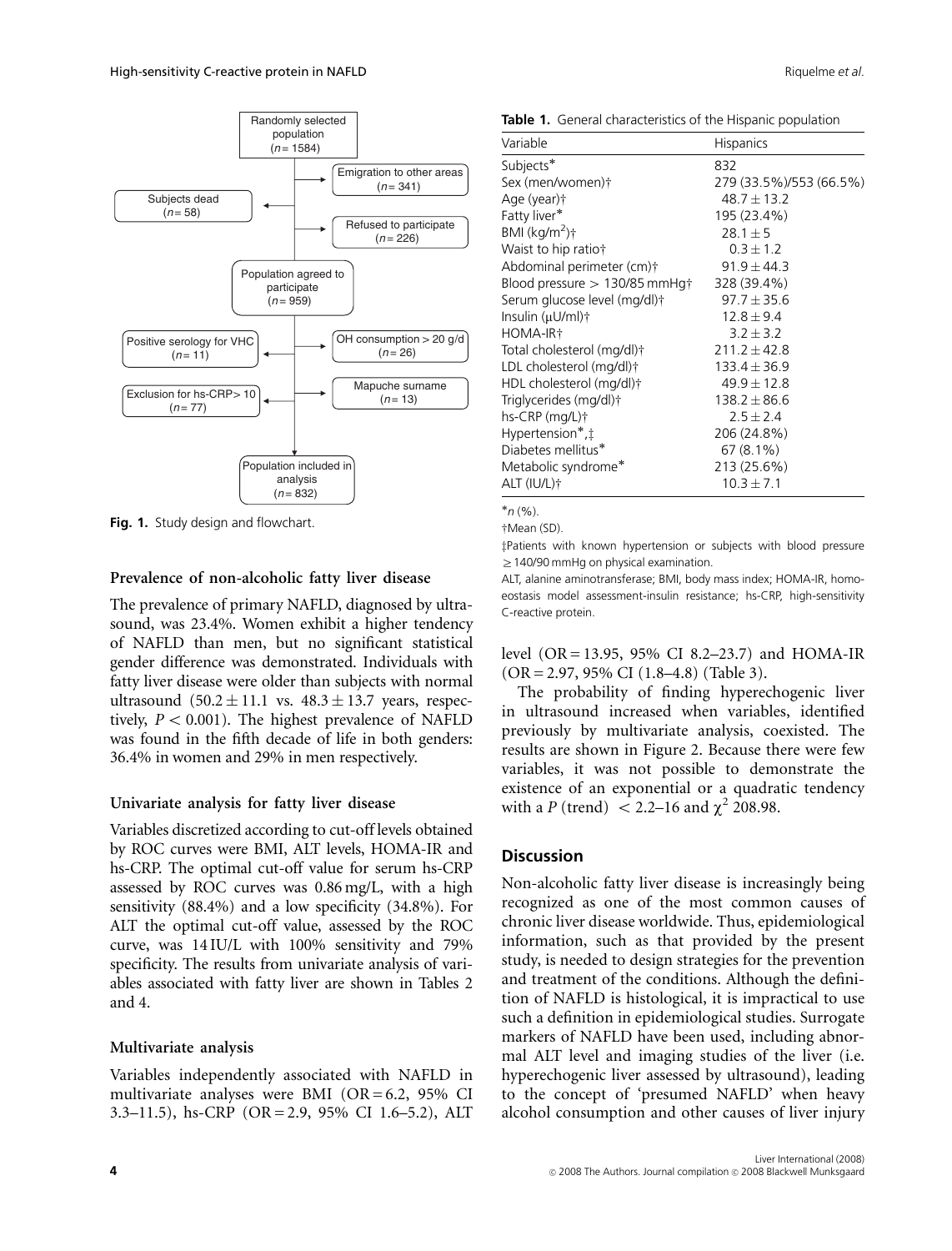|                                       | Fatty liver at<br>ultrasound | Normal liver at         |                         | <b>OR</b> | 95% CI for OR |
|---------------------------------------|------------------------------|-------------------------|-------------------------|-----------|---------------|
| Variables                             |                              | ultrasound              | P-value                 |           |               |
| Subjects ( $n = 832$ )                | $n = 195$                    | $n = 637$               |                         |           |               |
| Sex (men/women)†                      | 69 (35.4%)/126 (64.6%)       | 209 (32.8%)/428 (67.2%) | 0.56                    | 1.1       | $0.79 - 1.55$ |
| Age (year):                           | $50.2 \pm 11.1$              | $48.3 \pm 13.7$         | $0.01*$                 | 1.01      | $0.1 - 1.03$  |
| Waist to hip ratiot                   | $0.4 \pm 0.1$                | $0.3 \pm 1.4$           | $< 0.0001$ <sup>*</sup> | 5.5       | 3.88-7.79     |
| Abdominal perimeter (cm) <sup>+</sup> | $107.4 \pm 87.6$             | $87.2 \pm 12$           | $< 0.0001$ <sup>*</sup> | 1.08      | $1.07 - 1.1$  |
| Glucose (mg/dl)                       | $111.1 \pm 51.1$             | $93.7 \pm 28.2$         | $< 0.0001$ <sup>*</sup> | 1.01      | $1.01 - 1.02$ |
| Insulin (µU/ml)                       | $15.7 \pm 7.4$               | $11.9 \pm 9.7$          | $< 0.0001$ <sup>*</sup> | 1.05      | $1.03 - 1.07$ |
| Total cholesterol (mg/dl):            | $220.1 \pm 44.2$             | $208.5 \pm 42.1$        | $0.0008*$               | 1.01      | $1 - 1.01$    |
| HDL cholesterol (mg/dl)‡              | $45.6 \pm 9.8$               | $51.2 \pm 13.4$         | $< 0.0001$ <sup>*</sup> | 0.96      | $0.94 - 0.97$ |
| LDL cholesterol (mg/dl)‡              | $139.1 \pm 40.4$             | $131.6 \pm 35.6$        | $0.01*$                 | 1.01      | $1 - 1.01$    |
| Triglycerides (mg/dl)‡                | $171.9 \pm 88$               | $127.9 \pm 83.6$        | $< 0.0001$ <sup>*</sup> | 1.01      | $1 - 1.01$    |
| Hypertension†, §                      | 70 (36.1%)                   | 128 (20.1%)             | $< 0.0001$ <sup>*</sup> | 2.23      | $1.57 - 3.16$ |
| Diabetes mellitus†                    | 33 (16.9%)                   | 34 (5.3%)               | $< 0.0001$ *            | 3.64      | $2.19 - 6.04$ |
| Metabolic syndrome†                   | 95 (48.7%)                   | 118 (18.5%)             | $< 0.0001$ <sup>*</sup> | 4.31      | $3.05 - 6.09$ |
| BMI > 26.9 (kg/m <sup>2</sup> )†      | 173 (89.7%)                  | 291 (45.7%)             | $< 0.0001$ <sup>*</sup> | 9.84      | 5.68-17.04    |
| $hs-CRP > 0.86$ (mg/L) $\dagger$      | 175 (89.7%)                  | 417 (65.5%)             | $< 0.0001$ <sup>*</sup> | 4.96      | $3 - 8.18$    |
| $ALT > 14 (IUL)$ †                    | 85 (43.6%)                   | 29 (4.6%)               | $< 0.0001$ <sup>*</sup> | 16.54     | 10.36-26.4    |
| $HOMA-IR > 2.16\dagger$               | 166 (85.1%)                  | 323 (50.7%)             | $< 0.0001$ <sup>*</sup> | 5.57      | $3.64 - 8.5$  |

Table 2. Univariate analysis of variables associated with ultrasonographical fatty liver in the Hispanic population

\*Considered statistically significant at  $P < 0.05$ .

 $\n <sup>†</sup>n (%).$ 

zMean (SD).

§Patients with known hypertension or subjects with blood pressure ≥140/90 mmHg on physical examination.

ALT, alanine aminotransferase; BMI, body mass index; CI, confidence interval; HOMA-IR, homoeostasis model assessment-insulin resistance; hs-CRP, high-sensitivity C-reactive protein; OR, odds ratio.

Table 3. Variables independently associated with the presence of ultrasonographical fatty liver in the multivariate analysis in the Hispanic population

| Variable                     | ΩR    | 95% CI           |
|------------------------------|-------|------------------|
| BMI > 26.9 kg/m <sup>2</sup> | 6.2   | $(3.34 - 11.51)$ |
| hs-CRP $> 0.86$ mg/L*        | 29    | $(1.62 - 5.19)$  |
| $ALT > 14 IUL*$              | 13.95 | $(8.22 - 23.67)$ |
| $HOMA-IR > 2.16*$            | 297   | $(1.82 - 4.84)$  |

Cut-off values were obtained from ROC curves.

ALT, alanine aminotransferase; BMI, body mass index; CI, confidence interval; HOMA-IR, homoeostasis model assessment-insulin resistance; hs-CRP, high-sensitivity C-reactive protein; OR, odds ratio; ROC, receiveroperating characteristic.

are excluded (28). The ultrasound sensitivity for histological steatosis ranges from 60 to 100% and is most often between 82 and 94% in several studies. The specificity is between 66 and 100%, with most studies reporting 82% or above (29). It must be considered that, ultrasound, and other imaging techniques such as computed tomography and magnetic resonance imaging, are insensitive to assess the different degrees of steatosis and also to detect fatty liver with  $\langle 25-30\% \rangle$  of hepatocytes affected (30). This limitation must be considered in every population



Fig. 2. Probability of having hyperechogenic liver at ultrasound according to the number of variables significantly associated in the multivariate analysis.

study, as in the present one, based on non-invasive surrogate markers of NAFLD.

The actual prevalence of NAFLD in the general population is unknown. Estimations ranging from 3 to 23%, depending on the case definition used, whether alcohol consumption or viral hepatitis, were rigorously ruled out and the ethnic background of the population was studied (31–35). In studies that use ALT levels as a surrogate marker of NAFLD, prevalence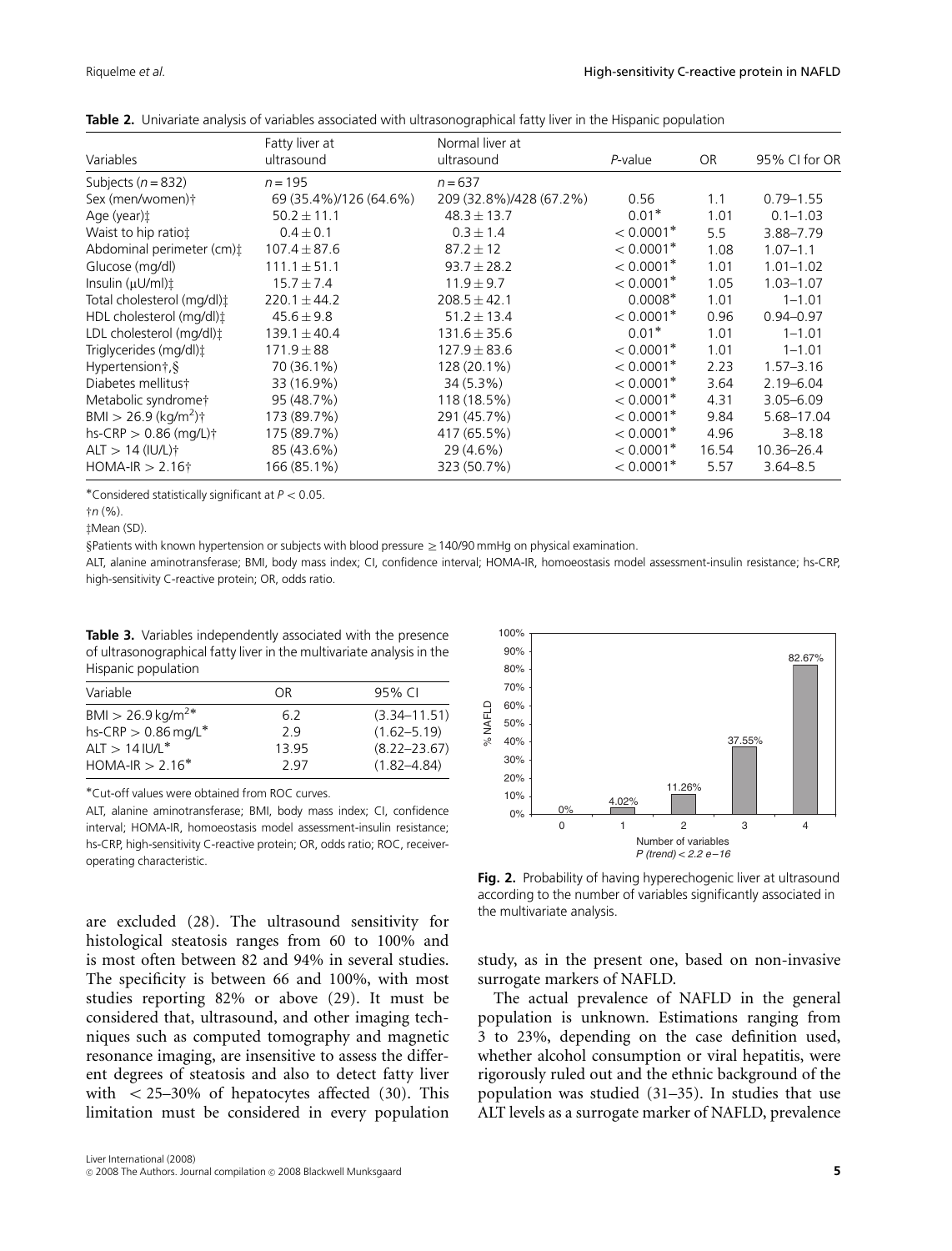|                                                | Ultrasonographical       | Ultrasonographical         |          |           |               |
|------------------------------------------------|--------------------------|----------------------------|----------|-----------|---------------|
|                                                | fatty liver and normal   | fatty liver with abnormal  |          |           |               |
| Variables                                      | aminotransferases levels | aminotransferases levels†  | P-value  | <b>OR</b> | 95% CI for OR |
| Hispanics ( $n = 195$ )                        | $n = 164$                | $n = 31$                   |          |           |               |
| Sex (men/women)t                               | 63 (38.4%)/101 (61.6%)   | $6(19,4\%)$ /25 $(80.7\%)$ | $0.048*$ | 0.39      | $0.15 - 1$    |
| Age (year)§                                    | $50.6 \pm 10.7$          | $48.1 \pm 12.8$            | 0.24     | 0.98      | $0.95 - 1.02$ |
| Waist to hip ratios                            | $0.4 \pm 0.1$            | $0.4 \pm 0.1$              | 0.82     | 1.1       | $0.48 - 2.56$ |
| Abdominal perimeter (cm)§                      | $103.8 \pm 69.1$         | $126.5 \pm 152.3$          | 0.23     |           | $1 - 1.01$    |
| Glucose (mg/dl) §                              | $108.6 \pm 47.2$         | $123.9 \pm 67.5$           | 0.13     | 1.01      | $1 - 1.01$    |
| Insulin $(\mu U/ml)\$                          | $15.6 \pm 7.4$           | $16.5 \pm 7.6$             | 0.49     | 1.02      | $0.97 - 1.07$ |
| Total cholesterol (mg/dl) §                    | $219.9 \pm 43.2$         | $220.9 \pm 49.5$           | 0.94     |           | $0.99 - 1.01$ |
| HDL cholesterol (mg/dl)§                       | $45.2 \pm 9.7$           | $47.3 \pm 10.3$            | 0.28     | 1.02      | $0.98 - 1.06$ |
| LDL cholesterol (mg/dl) §                      | $140 \pm 40.1$           | $134.6 \pm 42$             | 0.46     |           | $0.99 - 1.01$ |
| Triglycerides (mg/dl)§                         | $173.7 \pm 86.4$         | $162.6 \pm 97$             | 0.53     |           | $0.99 - 1$    |
| Hypertension‡,¶                                | 58 (35.6%)               | 12 (38.7%)                 | 0.72     | 1.16      | $0.52 - 2.54$ |
| Diabetes mellitust                             | 28 (17.2%)               | $5(16.1\%)$                | 0.9      | 0.93      | $0.33 - 2.64$ |
| Metabolic syndrome‡                            | 83 (50.9%)               | 12 (38.7%)                 | 0.29     | 0.58      | $0.21 - 1.6$  |
| BMI $(kq/m2)$ <sup><math>\ddagger</math></sup> | $31.5 \pm 4.6$           | $32.2 \pm 4.7$             | 0.47     | 1.03      | $0.95 - 1.12$ |
| $hs-CRP$ (mg/L) $\ddagger$                     | $3.5 \pm 2.5$            | $4.5 \pm 2.7$              | 0.06     | 1.15      | $1 - 1.33$    |
| HOMA-IR1                                       | $4.2 \pm 2.7$            | $5.1 \pm 3.7$              | 0.1      | 1.11      | $0.98 - 1.24$ |

Table 4. Univariate analysis for Hispanic population with ultrasonographical fatty liver according to ALT level

\*Considered statistically significant al  $P < 0.05$ .

†Defined as ALT > 30 IU/L in men and ALT > 19 IU/L in women.

 $tn(%)$ 

 $$Mean  $\pm$  SD.$ 

 $\P$ Patients with known hypertension or subjects with blood pressure  $\geq$  140/90 mmHg on physical examination.

ALT, alanine aminotransferase; BMI, body mass index; CI, confidence interval; HOMA-IR, homoeostasis model assessment-insulin resistance; hs-CRP, high-sensitivity C-reactive protein; OR, odds ratio.

varies in part owing to the cut-off value used. For example, when using ALT higher than 43 IU/L, presumed NAFLD the prevalence is 2.8%; however, when using a lower cut-off level, the prevalence is around 13% (6, 12). Studies that use ultrasound usually show a higher prevalence of NAFLD than those that use the ALT level. In the Japanese general population, the prevalence of NAFLD was 19%, but when heavy alcohol drinkers were excluded, the prevalence decreased to 12.8% (33). Other studies have found a higher prevalence of NAFLD as has been reported by Singh et al. (36) in eastern India (24.5%) and Bellentani in the Dionysos Project, a cross-sectional study conducted in Italy that found a prevalence of 20% (34). The present study shows a prevalence of presumed NAFLD, assessed by ultrasound, of 23% in Chilean Hispanics, which is remarkably similar to the above-mentioned figures. It must be considered that subjects who drank more than 20 g/d of alcohol and those with chronic hepatitis C were excluded. Serology for hepatitis B virus infection was not determined because it does not represent a cause of hyperechogenic liver and the estimated prevalence of this infection in Chile is very low (0.25%) (37). Indeed, the high prevalence of obesity in Chile influences the frequency

of NAFLD in our population. Recent epidemiological data from our country indicate that the frequency of overweight/obesity in the general population is significant in Chile. [37.8% of overweight subjects (BMI 25–30) and 23.2% of Obesity (BMI  $> 30$ ) in a National Survey conducted in 2003 (38)]. This may be related to the Hispanic background of our population. Data in this regard indicate that a higher prevalence of obesity is seen in similar populations such as Mexican Americans when compared with non-Hispanic whites (7, 39, 40). Moreover, studies based on more sensitive methods, such as measurement of hepatic triglyceride content using proton magnetic resonance spectroscopy, have reported that the prevalence of liver steatosis shows a dramatic variation with ethnicity, being clearly higher in Hispanics than in Whites and African-American subjects (7).

The high prevalence of NAFLD in the Chilean population might be related to cirrhosis mortality rate. The age-adjusted mortality rate for cirrhosis in Chile was 32 per 100 000 habitants in 1998 (41) this figure being among the highest in the world. For comparison, the mortality rate from cirrhosis in the United States was 9.3 per 100 000 habitants (42). It is important to note that Chile has a lower prevalence of hepatitis C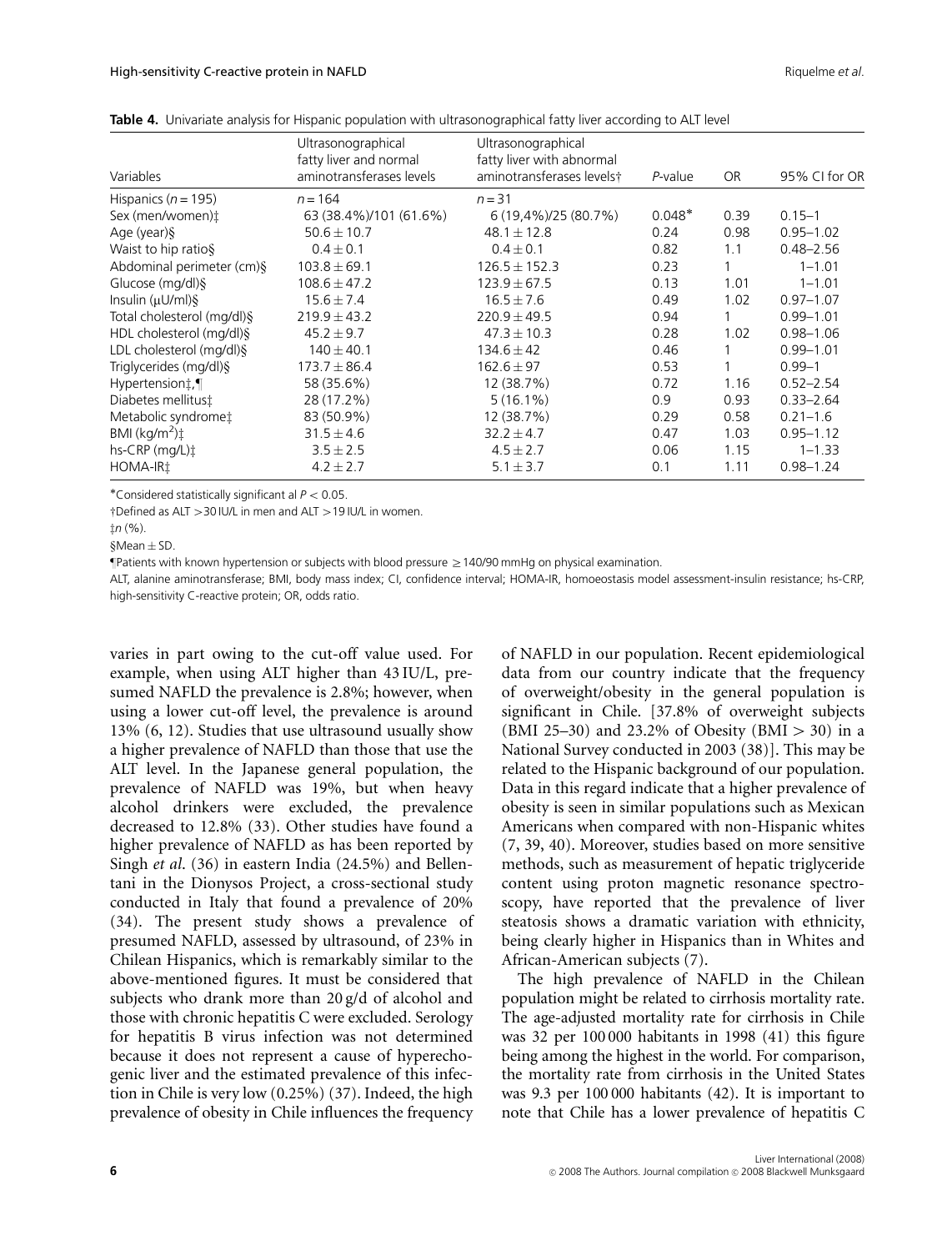infection than in the United States (1.15 vs. 1.8%) and similar per capita alcohol consumption (8.34 vs. 9.47 kg/year per person) (43–45). Taken together, these data suggest that there might be an increased susceptibility to liver disease in Chileans that is not explained by viral hepatitis C or alcohol consumption. Rather, NAFLD could represent a relevant co-factor for cirrhosis regardless of the cause of liver disease.

As mentioned before, this might be related to the Hispanic background of our population. Of note, Hispanic ethnicity seems to be related to insulin resistance (6), NAFLD (7) and cirrhosis (46, 47) and mortality owing to cirrhosis in US Hispanics has been reported to be 1.6 greater than the mortality rate observed for the non-Hispanic white population in 2005 (42). Because most North and South American Hispanic population harbour a significant degree of native American (Amerindian) genetic admixture (20, 48), it can be hypothesized that Amerindian genes predispose to NAFLD. This is consistent with studies showing increased genetic predisposition to diabetes and gallstones in native Americans, as has been shown in Pima and Mapuche Indians (12, 20, 49).

Several studies have suggested the association of NAFLD with obesity, diabetes, hypertension and hyperlipidaemia, features of the metabolic syndrome (14, 50, 51). The present report confirms these previous observations, showing a strong independent association of obesity and insulin resistance assessed by HOMA-IR with NAFLD in this Hispanic population.

Alanine aminotransferase level showed the strongest association with fatty liver, a finding that is not surprising because this is a commonly used method to detect NAFLD in the general population (6). The specificity of elevated ALT level for presumed NAFLD was very high (99%). However, the sensitivity of abnormal ALT level using cut-off values of  $ALT > 30$  IU/L in men and ALT  $>$  19 IU/L in women was poor (15.9%), underestimating the prevalence of NAFLD (52). Aminotransferase levels are commonly used in clinical practice to estimate liver inflammation, but the use of ALT level as a reliable indicator of the severity of NAFLD is controversial as aminotransferase levels may fluctuate with normal levels in more than two-thirds of NASH patients at any given time (53). We found that among subjects with fatty liver at ultrasound, those with normal and abnormal ALT levels were very similar, providing indirect evidence that ALT is not sorting out different conditions or stages of the disease.

A remarkable finding of the current study is the strong independent association of serum hs-CRP with presumed NAFLD. This association had an OR similar to HOMA-IR in the multivariate analysis. The optimal

cut-off value assessed by the ROC curve was 0.86 mg/ L, with a high sensitivity (88.4%) and a low specificity (34.8%). Previous reports have shown controversial results regarding this association (48–51). Some studies failed to show an association of hs-CRP with the histological severity of NAFLD (9). In contrast, there are several case and control studies suggesting an association between elevated serum levels of CRP and the presence of NAFLD (48, 54). Recently, a study reported increased serum levels of hs-CRP in cases of histologically confirmed NASH compared with simple non-progressive steatosis (21). Our results indicate that hs-CRP may be considered as another noninvasive marker of NAFLD, adding a new tool to the repertoire of the primary care physicians or hepatologists attempting to establish a diagnosis of NAFLD.

In conclusion, this study demonstrates a high prevalence of NAFLD among Chilean Hispanics, showing at the same time that obesity, insulin resistance and ALT level are independently associated with NAFLD in this population. The high prevalence of NAFLD may account for the high mortality rates for cirrhosis seen in our country. On the other hand, the strong association of serum hs-CRP and NAFLD leads to new questions about the pathogenesis of the disease and also hints that hs-CRP measurement may be useful to select patients with NAFLD among subjects with a normal ALT level. In the future, a follow-up of this cohort will provide information about the predictive value of serum hs-CRP for NAFLD and clinically relevant outcomes such as development of cirrhosis, portal hypertension, hepatocellular carcinoma and liver-related mortality.

# Acknowledgements

This work was partially supported by grants from the National Commission for Scientific and Technological Research of the Chilean Government (CONICYT); FONDE-CYT No 1070891 to F. N., No 1050780 and 1080170 to M. A., No 1050782 to A. R. and No 1040820 to J. F. M.

### References

- 1. Teli MR, James OF, Burt AD, Bennett MK, Day CP. The natural history of nonalcoholic fatty liver: a follow-up study. Hepatology 1995; 22: 1714–9.
- 2. Powell EE, Cooksley WG, Hanson R, Searle J, Halliday JW, Powell LW. The natural history of nonalcoholic steatohepatitis: a follow-up study of forty-two patients for up to 21 years. Hepatology 1990; 11: 74–80.
- 3. Bugianesi E, Leone N, Vanni E, et al. Expanding the natural history of nonalcoholic steatohepatitis: from cryptogenic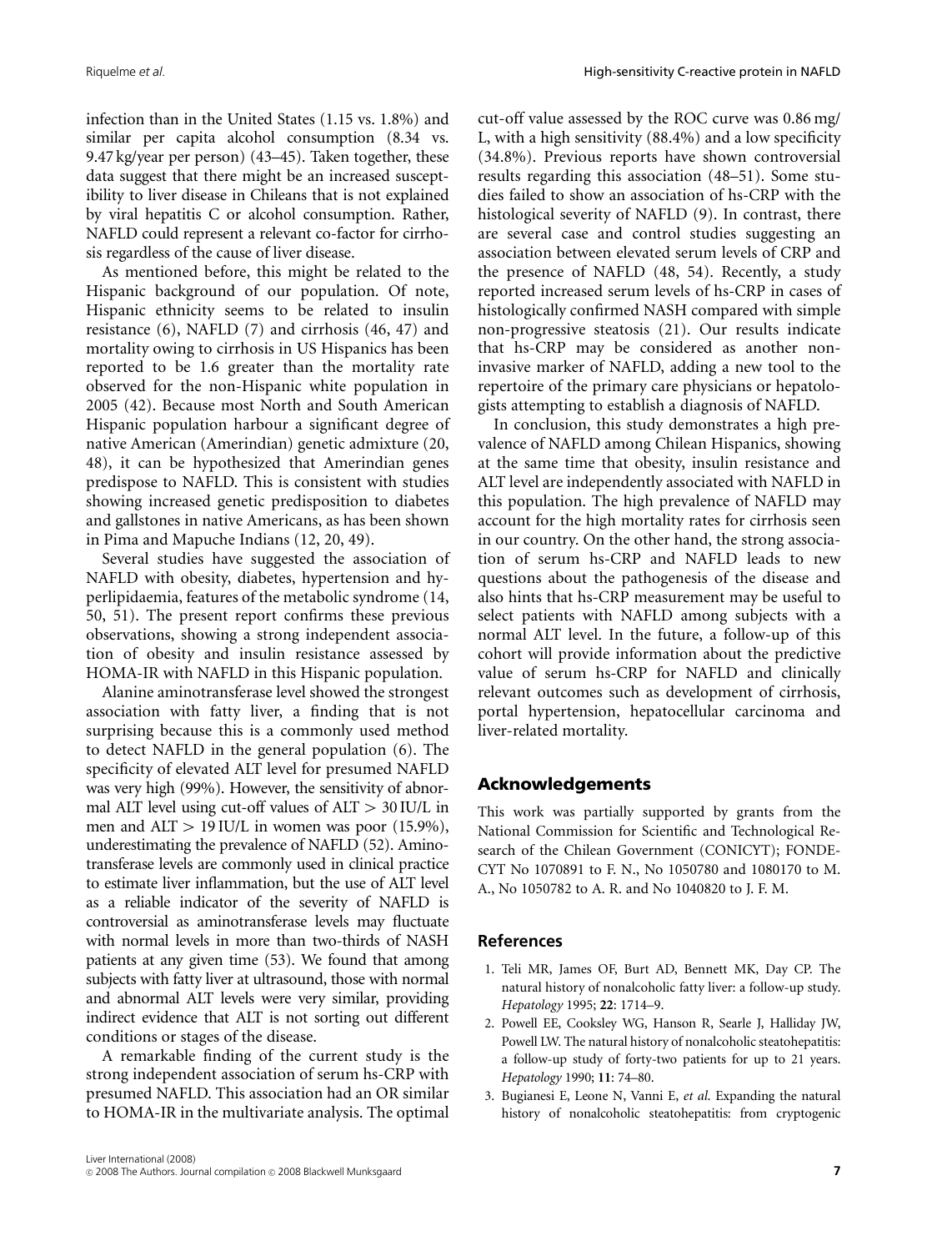cirrhosis to hepatocellular carcinoma. Gastroenterology 2002; 123: 134–40.

- 4. Angulo P. GI epidemiology: nonalcoholic fatty liver disease. Ailment Pharmacol Ther 2007; 25: 883–9.
- 5. Mccullough A. The epidemiology and risk factors of non-alcoholic steatohepatitis. In: Farrell CG, GJ J, Hall P, McCullough AJ, eds. Fatty Liver Disease: NASH and Related Disorders. Jalden, MA: Blackwell, 2005.
- 6. Ruhl CE, Everhart JE. Determinants of the association of overweight with elevated serum alanine aminotransferase activity in the United States. Gastroenterology 2003; 124: 71–9.
- 7. Browning JD, Szczepaniak LS, Dobbins R, et al. Prevalence of hepatic steatosis in an urban population in the United States: impact of ethnicity. Hepatology 2004; 40: 1387–95.
- 8. Weston SR, Leyden W, Murphy R, et al. Racial and ethnic distribution of nonalcoholic fatty liver in persons with newly diagnosed chronic liver disease. Hepatology 2005; 41: 372–9.
- 9. Angulo P, Hui JM, Marchesini G, et al. The NAFLD fibrosis score: a noninvasive system that identifies liver fibrosis in patients with NAFLD. Hepatology 2007; 45: 846–54.
- 10. Matteoni CA, Younossi ZM, Gramlich T, Boparai N, Liu YC, Mccullough AJ. Nonalcoholic fatty liver disease: a spectrum of clinical and pathological severity. Gastroenterology 1999; 116: 1413–9.
- 11. Ratziu V, Bonyhay L, Di Martino V, et al. Survival, liver failure, and hepatocellular carcinoma in obesity-related cryptogenic cirrhosis. Hepatology 2002; 35: 1485–93.
- 12. Clark JM, Diehl AM. Nonalcoholic fatty liver disease: an underrecognized cause of cryptogenic cirrhosis. JAMA 2003; 289: 3000–4.
- 13. Adams LA, Angulo P. Role of liver biopsy and serum markers of liver fibrosis in non-alcoholic fatty liver disease. Clin Liver Dis 2007; 11: 25–35, viii.
- 14. Marchesini G, Bugianesi E, Forlani G, et al. Nonalcoholic fatty liver, steatohepatitis, and the metabolic syndrome. Hepatology 2003; 37: 917–23.
- 15. Palasciano G, Moschetta A, Palmieri VO, Grattagliano I, Iacobellis G, Portincasa P. Non-alcoholic fatty liver disease in the metabolic syndrome. Curr Pharm Des 2007; 13: 2193–8.
- 16. Dixon JB, Bhathal PS, O'brien PE. Nonalcoholic fatty liver disease: predictors of nonalcoholic steatohepatitis and liver fibrosis in the severely obese. Gastroenterology 2001; 121: 91–100.
- 17. Ridker PM, Buring JE, Cook NR, Rifai N. C-reactive protein, the metabolic syndrome, and risk of incident cardiovascular events: an 8-year follow-up of 14 719 initially healthy American women. Circulation 2003; 107: 391–7.
- 18. Duncan BB, Schmidt MI, Pankow JS, et al. Low-grade systemic inflammation and the development of type 2 diabetes: the atherosclerosis risk in communities study. Diabetes 2003; 52: 1799–805.
- 19. Frohlich M, Imhof A, Berg G, et al. Association between C-reactive protein and features of the metabolic syndrome: a population-based study. Diab Care 2000; 23: 1835–9.
- 20. Miquel JF, Covarrubias C, Villaroel L, et al. Genetic epidemiology of cholesterol cholelithiasis among Chilean Hispanics, Amerindians, and Maoris. Gastroenterology 1998; 115: 937–46.
- 21. Matson GA, Sutton HE, Etcheverry RB, Swanson J, Robinson A. Distribution of hereditary blood groups among Indians in South America. IV. In Chile. Am J Phys Anthropol 1970; 27: 157–94.
- 22. Chakaraborty R. Gene admixture in human populations, models and predictions. Yearbook Phys Anthropol 1986; 29: 1–43.
- 23. Lahiri DK, Nurnberger JI Jr. A rapid non-enzymatic method for the preparation of HMW DNA from blood for RFLP studies. Nucleic Acids Res 1991; 19: 5444.
- 24. Horai S, Kondo R, Nakagawa-Hattori Y, Hayashi S, Sonoda S, Tajima K. Peopling of the Americas, founded by four major lineages of mitochondrial DNA. Mol Biol Evol 1993; 10: 23–47.
- 25. Ginther C, Corach D, Penacino GA, et al. Genetic variation among the Mapuche Indians from the Patagonian region of Argentina: mitochondrial DNA sequence variation and allele frequencies of several nuclear genes. In: Pena SDJ, Chakraborty R, Epplen JT, Jeffreys AJ, eds. DNA Fingerprinting: State of the Science. Basel: Birkhauser Verlag, 1993; 211–9.
- 26. Bailliet G, Rothhammer F, Carnese FR, Bravi CM, Bianchi NO. Founder mitochondrial haplotypes in Amerindian populations. Am J Hum Genet 1994; 55: 27–33.
- 27. Acosta AM, Escalona M, Maiz A, Pollak F, Leighton F. Determination of the insulin resistance index by the homeostasis model assessment in a population of metropolitan region in Chile. Rev Med Chil 2002; 130: 1227–31.
- 28. Ruhl CE, Everhart JE. Epidemiology of nonalcoholic fatty liver. Clin Liver Dis 2004; 8: 501–19, vii.
- 29. Mishra P, Younossi ZM. Abdominal ultrasound for diagnosis of nonalcoholic fatty liver disease (NAFLD). Am J Gastroenterol 2007; 102: 2716–7.
- 30. Charatcharoenwitthaya P, Lindor KD. Role of radiologic modalities in the management of non-alcoholic steatohepatitis. Clin Liver Dis 2007; 11: 37–54, viii.
- 31. Ruhl CE, Everhart JE. Relation of elevated serum alanine aminotransferase activity with iron and antioxidant levels in the United States. Gastroenterology 2003; 124: 1821-9.
- 32. Clark JM. The epidemiology of nonalcoholic fatty liver disease in adults. J Clin Gastroenterol 2006; 40(Suppl. 1): S5–10.
- 33. Nomura H, Kashiwagi S, Hayashi J, Kajiyama W, Tani S, Goto M. Prevalence of fatty liver in a general population of Okinawa, Japan. Jpn J Med 1988; 27: 142–9.
- 34. Bedogni G, Miglioli L, Masutti F, Tiribelli C, Marchesini G, Bellentani S. Prevalence of and risk factors for nonalcoholic fatty liver disease: the Dionysos nutrition and liver study. Hepatology 2005; 42: 44–52.
- 35. Shen L, Fan JG, Shao Y, et al. Prevalence of nonalcoholic fatty liver among administrative officers in Shanghai: an epidemiological survey. World J Gastroenterol 2003; 9: 1106–10.